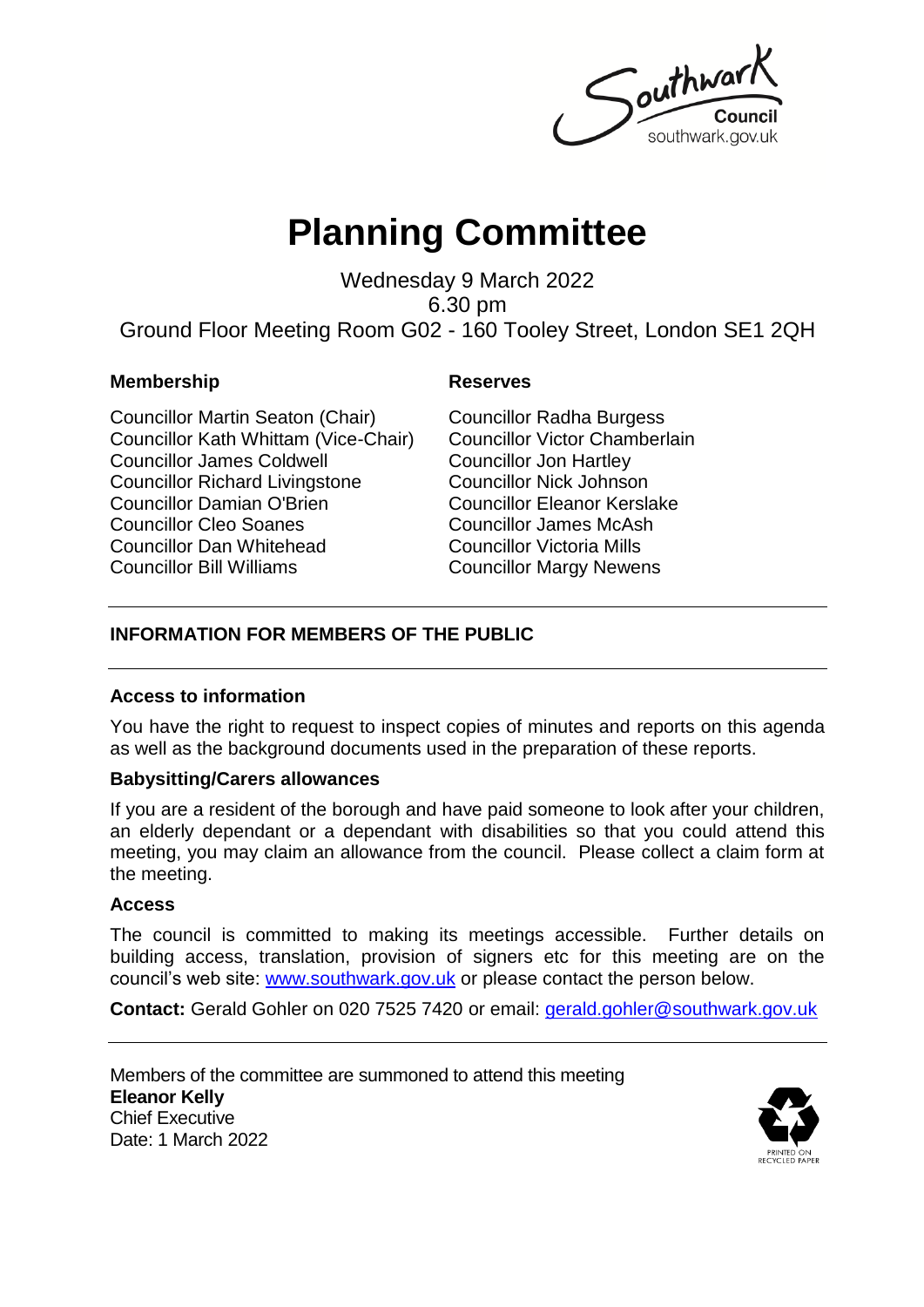Southwark southwark.gov.uk

## **Planning Committee**

Wednesday 9 March 2022 6.30 pm Ground Floor Meeting Room G02 - 160 Tooley Street, London SE1 2QH

### **Order of Business**

**Item No. Title Page No.**

#### **PART A - OPEN BUSINESS**

#### **1. APOLOGIES**

To receive any apologies for absence.

#### **2. CONFIRMATION OF VOTING MEMBERS**

A representative of each political group will confirm the voting members of the committee.

#### **3. NOTIFICATION OF ANY ITEMS OF BUSINESS WHICH THE CHAIR DEEMS URGENT**

In special circumstances, an item of business may be added to an agenda within five clear days of the meeting.

#### **4. DISCLOSURE OF INTERESTS AND DISPENSATIONS**

Members to declare any personal interests and dispensation in respect of any item of business to be considered at this meeting.

#### **5. DEVELOPMENT MANAGEMENT 1-4**

#### **5.1. BRADFIELD CLUB, 5-13 COMMERCIAL WAY, LONDON SE15 6DQ** 5 - 94